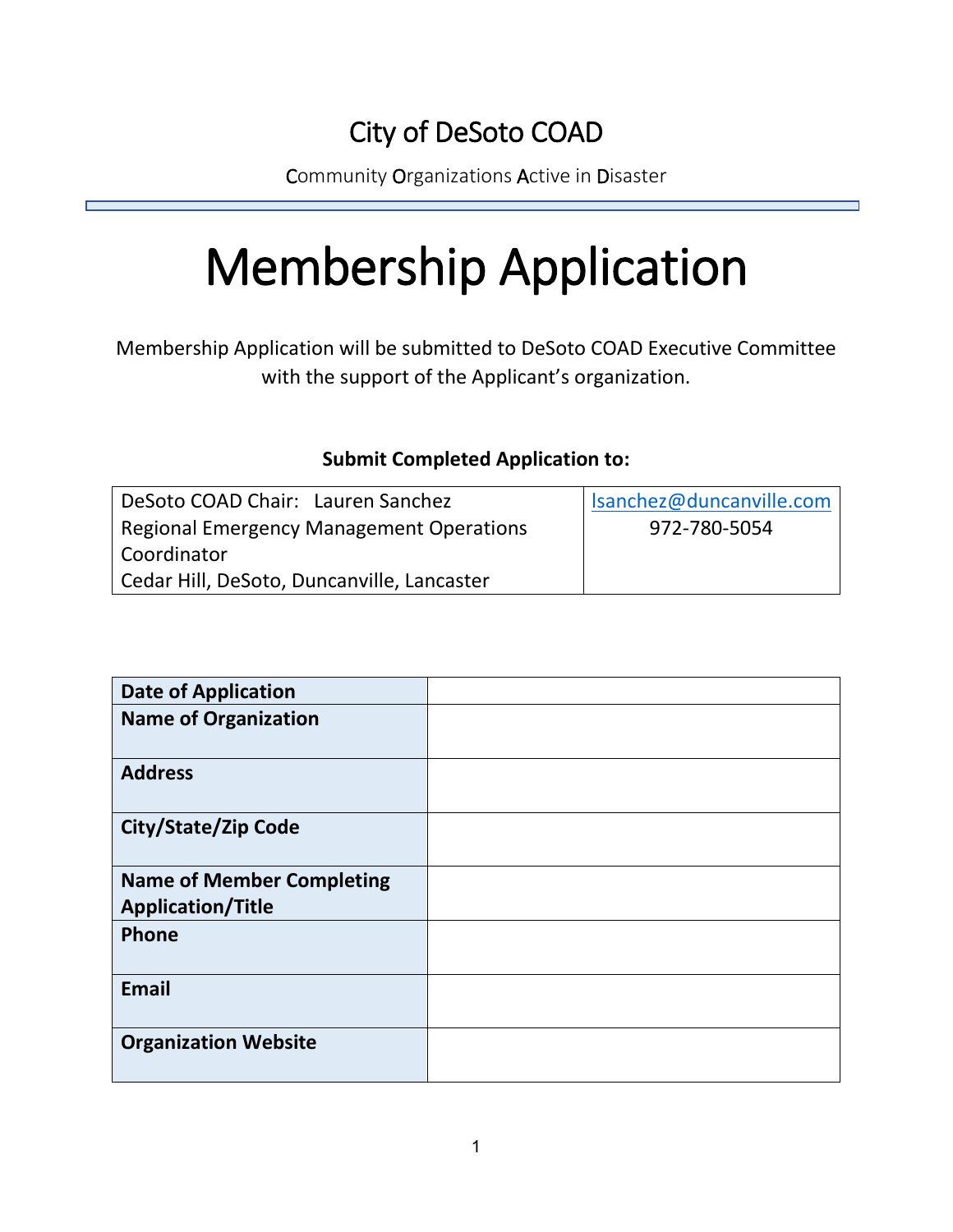|                   | <b>Authorized Org Representative</b> | <b>Alternative Authorized Org Rep.</b> |
|-------------------|--------------------------------------|----------------------------------------|
| <b>Name</b>       |                                      |                                        |
| <b>Title</b>      |                                      |                                        |
| <b>Address</b>    |                                      |                                        |
| Phone<br>(office) |                                      |                                        |
| Phone<br>(mobile) |                                      |                                        |
| Email             |                                      |                                        |

#### **Request for Assistance Notifications**

Requests for Assistance are sent to members via text and/or email. All members will receive an email. You can consent to receiving a text message to your mobile number to ensure you don't miss an email. Please elect below if yoursely

|  | email. Please elect below if you would like to receive a text for requests for assistance. |       |  |
|--|--------------------------------------------------------------------------------------------|-------|--|
|  | Text Message                                                                               | Email |  |
|  |                                                                                            |       |  |

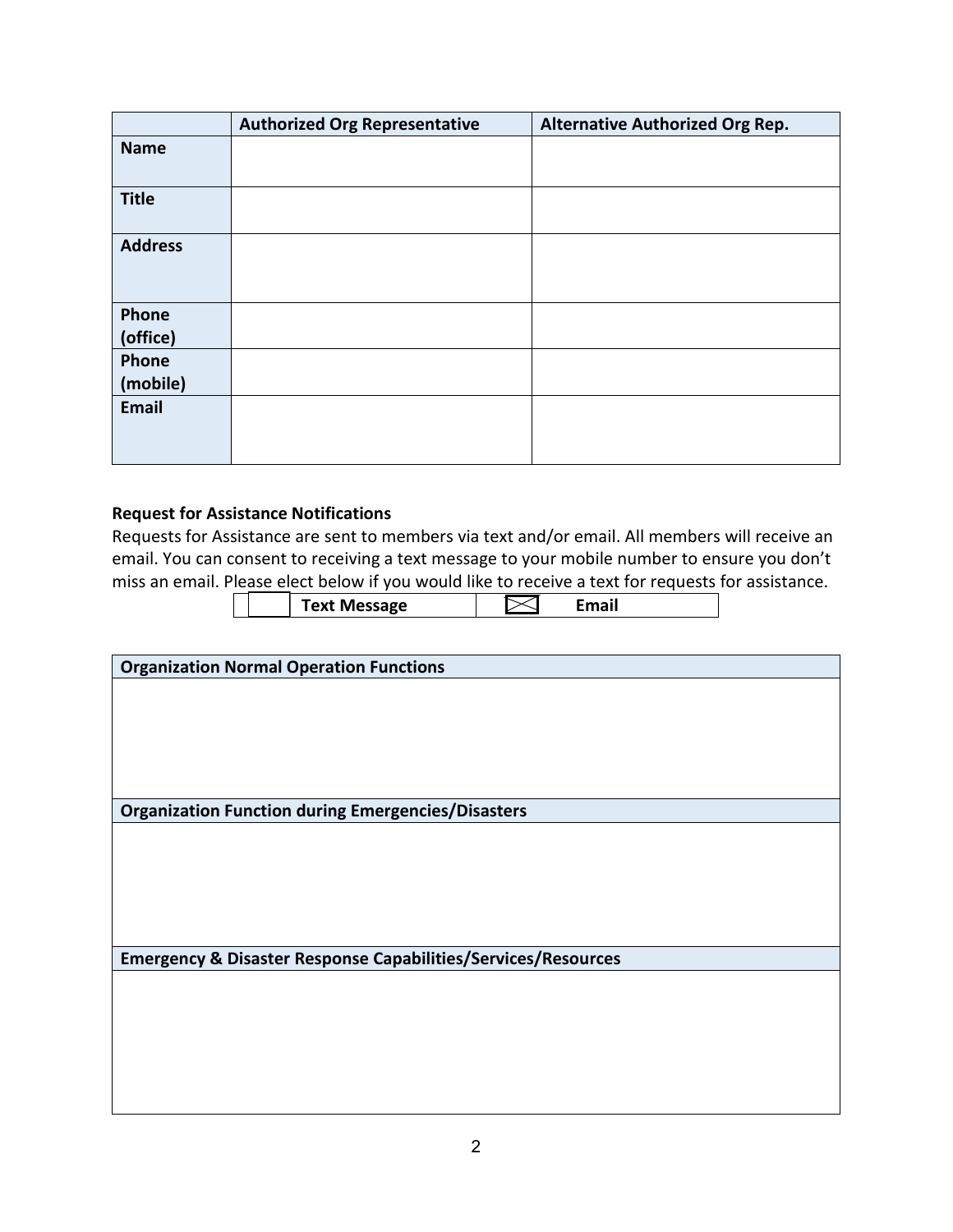#### \_\_\_\_\_\_\_ **The Applicant has read the Bylaws** (initial)

The Applicant fully understands the Conditions and Criteria for membership in DeSoto COAD per the Bylaws and represents to DeSoto COAD that the applicant organization complies with these criteria and agree to:

1. Adhere to and promote the purpose and principles of DeSoto COAD as described in their bylaws.

2. Promote and facilitate ongoing participation in DeSoto COAD and COAD activities.

4. Provide a Authorized Organization Representative (AMOR) and an Alternative Authorized Organization Member Representative (AAMOR) to the DeSoto COAD Membership Meetings.

5. To be a Partner Member, must be active in one or more of the phases of emergency management such as response and/or recovery.

#### **Code of Conduct**

I, the contract of the DeSoto COAD,  $(print \ name)$ , a member of the DeSoto COAD, affirm that:

#### 1. **The Humanitarian Imperative is the First Priority of DeSoto COAD**

I recognize the right and privilege to offer humanitarian assistance, and the same for those who receive such, as a fundamental humanitarian principle which should be enjoyed by all. I will stand by my obligation to provide humanitarian assistance, in organized fashion, wherever it is needed. I recognize and uphold the prime motivation of DeSoto COAD response to disaster as to alleviate human suffering among those least able to withstand the stress caused by such disaster. I recognize that when we give humanitarian aid, it is not a partisan, religious, or political act, and should not be viewed or construed as such.

#### 2. **The Highest Degree of Professionalism, Ethics, and Respect is Paramount in DeSoto COAD**

I will act in accordance with standards of professional integrity. I will make every effort to avoid conflicts of interest. I will consider the interests of all clients and animals served and do hereby dedicate myself to their best interests and to helping them, recognizing that in some cases their interests may not align to my personal beliefs. I will not intentionally defame, malign, libel, or attempt to demean the character and/or reputation of any person or organization. I will not engage in nor condone harassment, discrimination, or inappropriate behavior in any form. I will endeavor to maintain an environment of respect and cooperation within this organization, its partners, and all other individual and organization associations.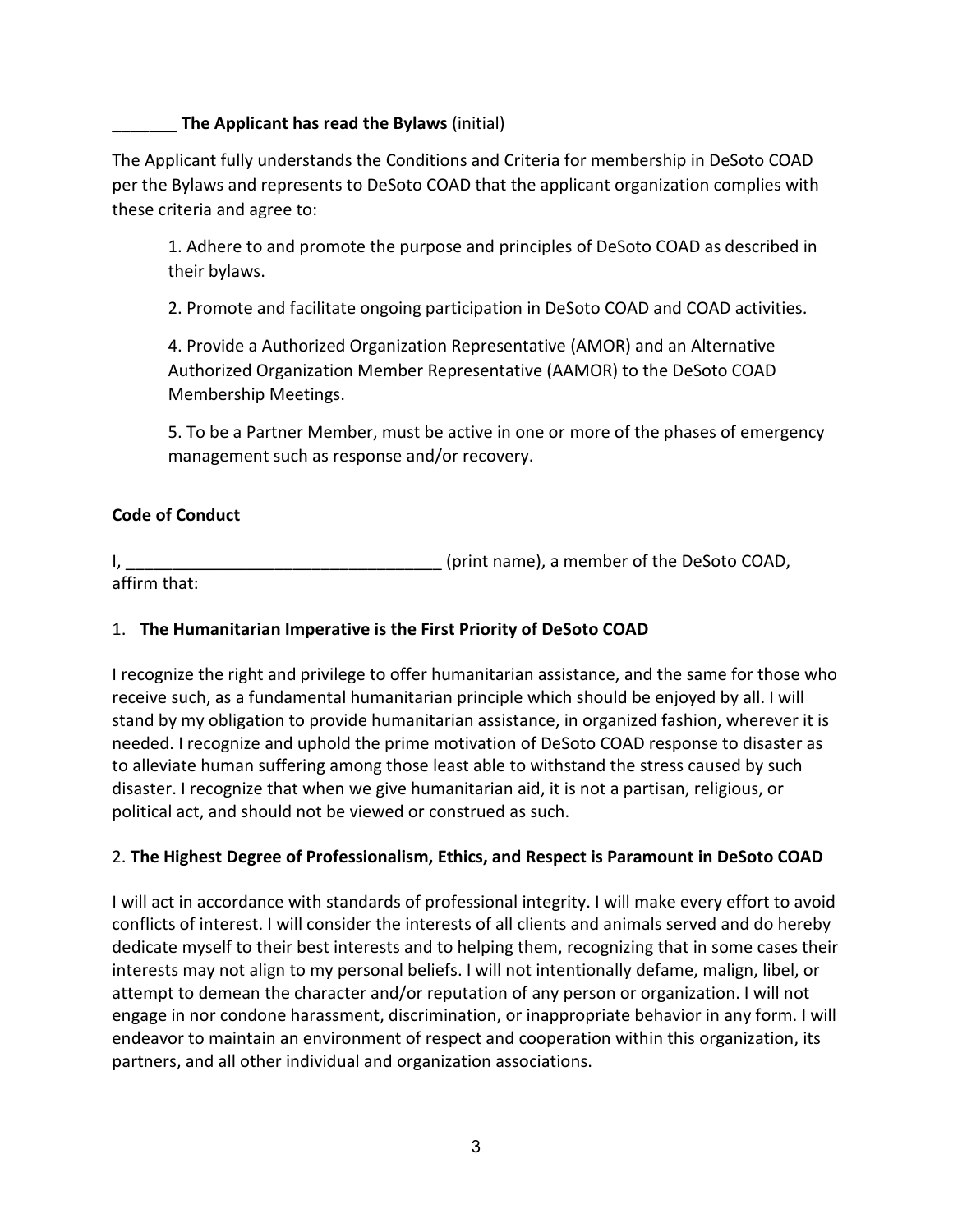#### 3. **The Aid Given and Aid Priorities Established are Without Discrimination and On a Needs Basis**

I uphold and will act in giving aid regardless of the race, creed, or nationality of the recipients, and without adverse distinction of any kind. I recognize that aid priorities are calculated on the basis of need alone, and wherever possible, the provision of which is based upon a thorough assessment of the needs of the disaster victims and the local capacities already in place to meet those needs, and will reflect considerations of proportionality. I recognize that provision of aid will reflect the degree of suffering it seeks to alleviate.

#### 4. **The Accountability of Both Those Assisted and Those Providing Resources Will Be Transparent**

I recognize that DeSoto COAD is often in the position of an institutional link in the partnership between those who wish to assist and those who need assistance during disasters. I therefore hold myself accountable to both constituencies as a member of DeSoto COAD, and further uphold that all dealings with donors and beneficiaries shall reflect an attitude of openness and transparency. I recognize the need to report on all assistance activities, both from a financial perspective as well as an effectiveness and efficiency perspective. I recognize and support the obligation of DeSoto COAD to ensure appropriate monitoring and impact assessments of aid distributions and of disaster assistance.

#### 5. **The Consent to Serve as a Member Organization**

I will perform the duties of a member organization for the DeSoto Community Organizations Active in Disaster (COAD) as defined by organization's bylaws. I recognize that in this capacity I must seek to advance the mission and interests of DeSoto COAD and act on DeSoto COAD's behalf only to the extent expressly provided in its bylaws and designated by its policies. I am not authorized to, and I shall not represent myself as authorized to, act contrary to or in excess of the authority so granted to me.

#### 6. **The Sensitivity, Confidentiality, and Integrity of Information and Activity Within DeSoto COAD is Critical**

I, while in the service of and upon separation from DeSoto COAD, will legally and ethically maintain confidentiality of information received from clients, co-workers, individuals, and all related organizations. I will honor the trust of the public and my colleagues. I will refer inquiries for public and private information to the DeSoto COAD Chair. I will attend DeSoto COAD meetings regularly and keep informed of DeSoto COAD activities, always treating information received from such active participation with discretion and sensitivity, with the intended purposes in mind, and will promptly disclose any issues to this effect to the DeSoto COAD Chair as soon as possible.